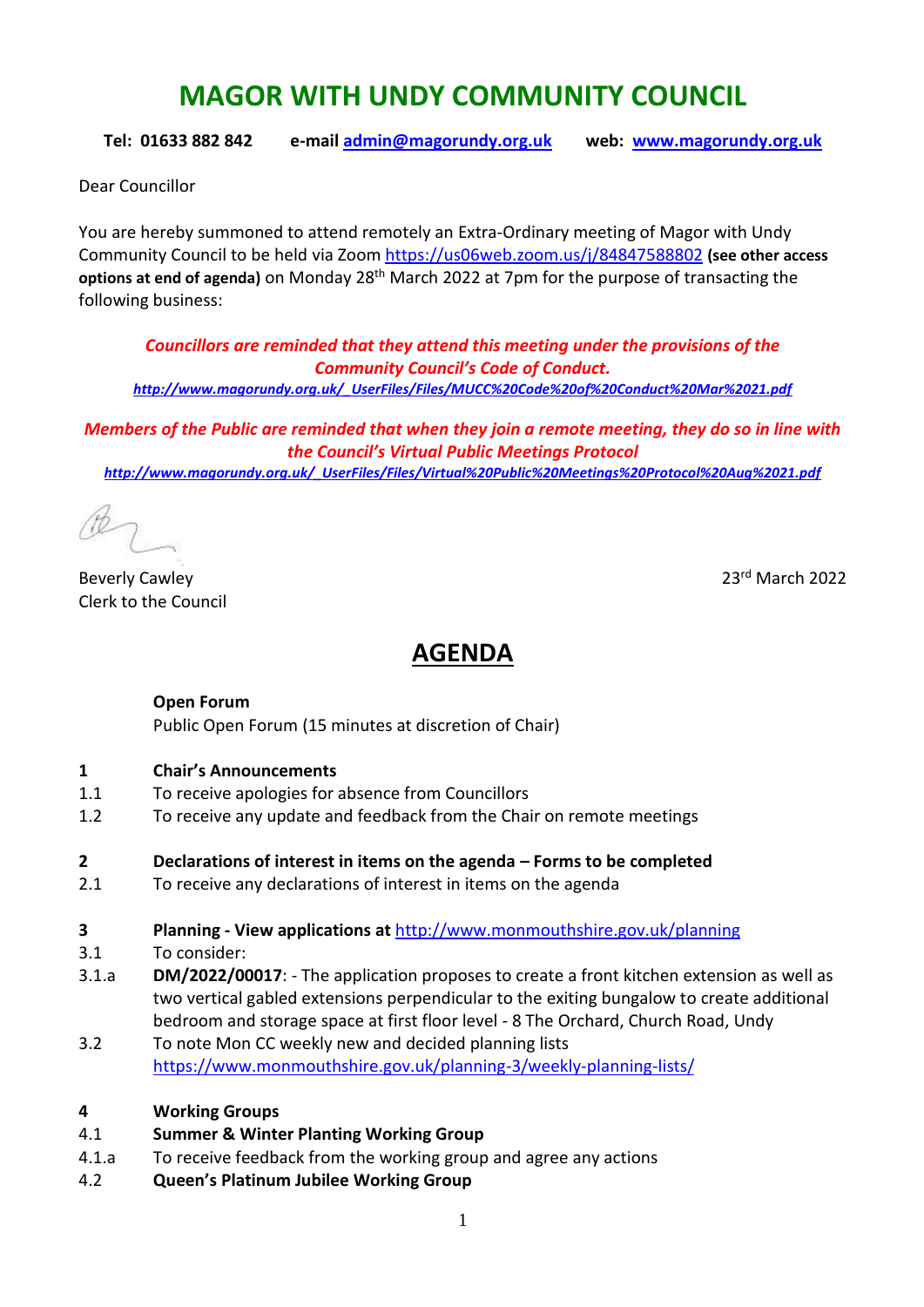4.2.a To consider the future of this working group following the 5<sup>th</sup> May Elections, and consider an offer from the current members to remain on this working group (either as Councillors or residents) in order to deliver and bring the celebrations to fruition in June 2022 on behalf of the Council.

#### **5 Exclusion of Press & Public Under Section 1 (2) of the Public Bodies (Admission to Meetings) Act 1960**

To consider exclusion of the Press and Public to the following agenda item pursuant to section 1(2) of the Public Bodies (Admission to Meetings) Act 1960 as *some of* the business to be transacted is considered confidential, the disclosure of which would be prejudicial

# **6 Staffing**

- 6.1 To receive feedback, on the recruitment process and the advertisement of the job vacancy for a new Clerk and RFO
- 6.2 To note the timeline for reviewing job applications and interviewing candidates.
- 6.3 To appoint, in line with the Council's Recruitment and Selection Policy a candidate interview panel.
- 6.4 To consider the options available in respect of the handover to the newly appointed clerk, and agree any actions.
- 6.5 To note a request from the Chair of Human Resources Committee for permission to call a meeting of the Human Resources Committee (in line with the Terms of Reference) to discuss staffing contingency and the handover to the new clerk and RFO.

# **7 Independent Remuneration Panel for Wales**

7.1 To note a Council resolution is required to adopt (or not) non-mandatory determination 45 *(see table 12 of IRPW Annual Report 2022-2023)*

# **8 Meeting Dates**

8.1 Ordinary Meeting  $-11^{th}$  April 2022 at 7pm

# *MEETING ACCESS DETAILS:*

Magor with Undy Community Council is inviting you to a scheduled Zoom meeting.

Time: Mar 28, 2022 19:00 London

Join Zoom Meeting <https://us06web.zoom.us/j/84847588802>

Meeting ID: 848 4758 8802 One tap mobile +442039017895,,84847588802# United Kingdom +442080806591,,84847588802# United Kingdom

Dial by your location +44 203 901 7895 United Kingdom +44 208 080 6591 United Kingdom +44 208 080 6592 United Kingdom +44 330 088 5830 United Kingdom